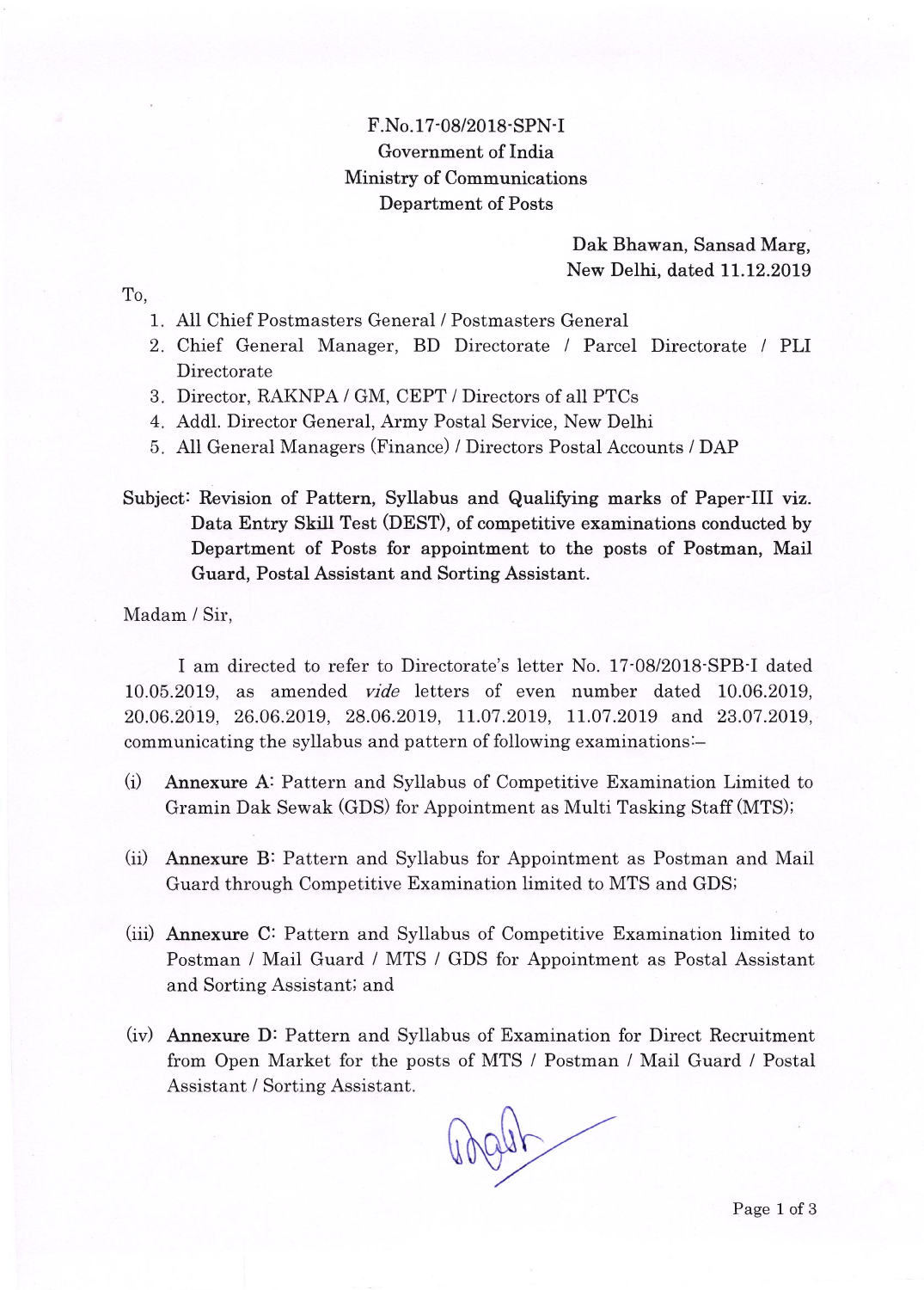2. The Competent Authority has approved to revise the Pattern, Syllabus and Qualifying marks of Paper III, viz. Data Entry Skill Test (DEST), in case of examinations conducted for appointment to the posts of Postman, Mail Guard, Postal Assistant and Sorting Assistant. Accordingly, revised Pattern, Syllabus and Qualifying marks of Paper-III, viz. Data Entry Skill Test (DEST) shall be as under:-

(I) Competitive Examination limited to MTS and GDS for Appointment as Postman and Mail Guard (Annexure B to letter No. 17:08/2018:SPB:I dated 10.05.2019 read with letter No. 17:08/2018-SPB-I dated 26.06.2019):

| PAPER-III (15 Minutes)                                                     |                                                                 |  |  |
|----------------------------------------------------------------------------|-----------------------------------------------------------------|--|--|
| Maximum                                                                    |                                                                 |  |  |
| $marks - 25$                                                               | Skill test of data entry for 15 minutes on<br>$\sqrt{25}$ marks |  |  |
| [Data Entry]                                                               | the<br>computer<br>day.<br>on<br>same                           |  |  |
| <b>Skill Test</b>                                                          |                                                                 |  |  |
| (DEST)]                                                                    | [Data entry of 450 key depressions $(+5%)$ ]                    |  |  |
| Minimum Qualifying Marks $\vert$ (a) For Gen – 50%                         |                                                                 |  |  |
| for Paper-III viz. Data Entry (b) For OBC/EWS - $45\%$                     |                                                                 |  |  |
| Skill Test (DEST) (Subject (c) For $SC/ST - 40\%$                          |                                                                 |  |  |
| reservation policy of (d) For PWD (if not exempted for skill test) –<br>to |                                                                 |  |  |
| Government.)                                                               | 40%                                                             |  |  |

(tt) Competitive Examination limited to Postman / Mail Guard / MTS / GDS for Appointment as Postal Assistant and Sorting Assistant (Annexure C to letter No. 17'0812018'SPB'I dated 10.05.2019 read with letter No. 17'0812018'SPB'I dated  $26.06.2019$ :-

| PAPER-III (15 Minutes)                                                                                                                                                                                                                       |                                                  |          |  |
|----------------------------------------------------------------------------------------------------------------------------------------------------------------------------------------------------------------------------------------------|--------------------------------------------------|----------|--|
| Maximum                                                                                                                                                                                                                                      |                                                  |          |  |
| $marks - 25$                                                                                                                                                                                                                                 | Skill test of data entry for 15 minutes on       | 25 marks |  |
| Data Entry                                                                                                                                                                                                                                   | the<br>day.<br>computer<br>on<br>same            |          |  |
| <b>Skill Test</b>                                                                                                                                                                                                                            |                                                  |          |  |
| (DEST)                                                                                                                                                                                                                                       | [Data entry of 600 key depressions $(\pm 5\%)$ ] |          |  |
| Minimum Qualifying Marks $\vert$ (a) For Gen - 50%<br>for Paper III viz. Data Entry   (b) For OBC/EWS - 45%<br>Skill Test (DEST) (Subject $ $ (c) For SC/ST – 40%<br>to reservation policy of (d) For PWD (if not exempted for skill test) – |                                                  |          |  |
| Government.)                                                                                                                                                                                                                                 | 40%                                              |          |  |
|                                                                                                                                                                                                                                              |                                                  |          |  |

 $\sqrt{94}$